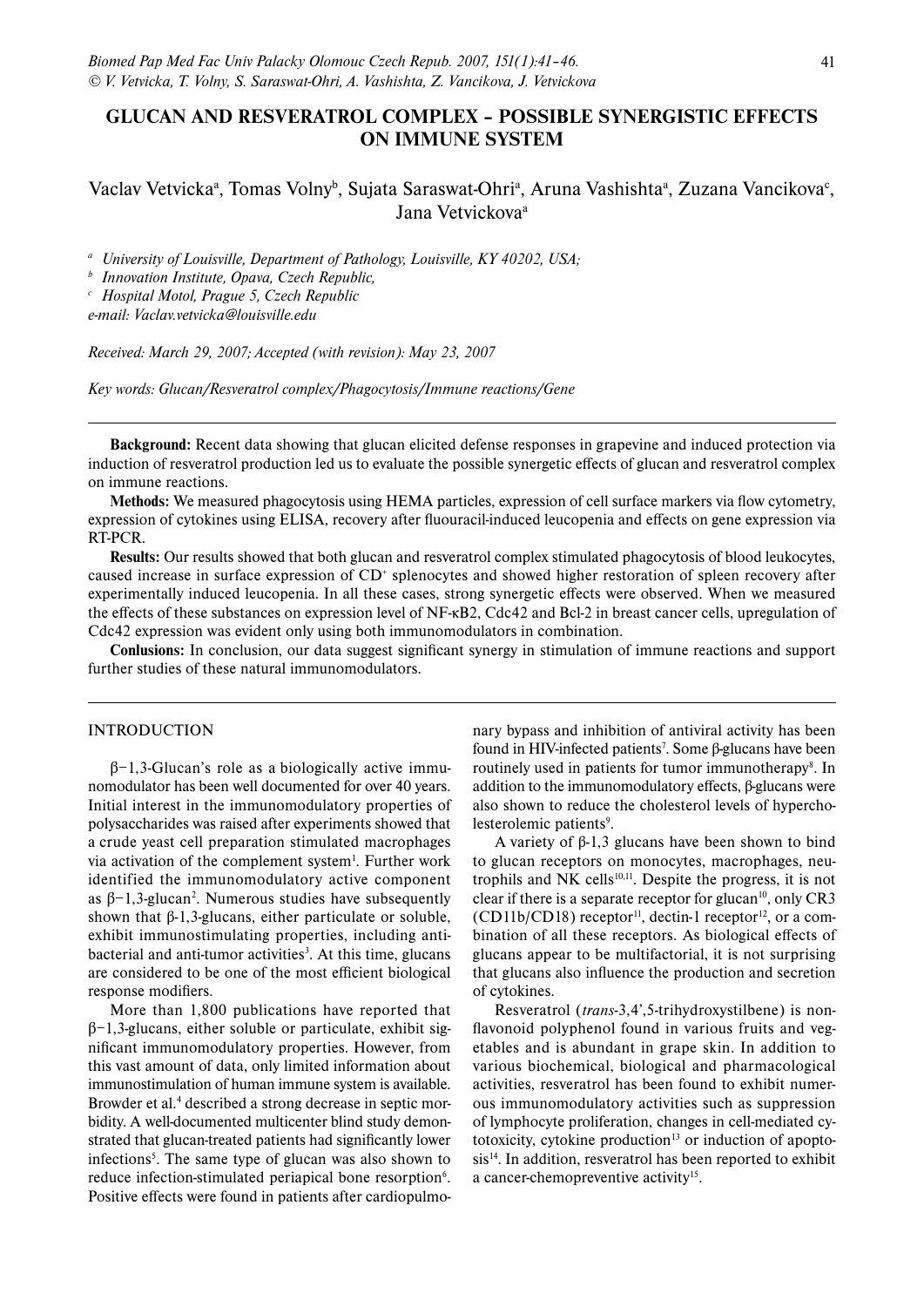Recent observation showing that seaweed-derived glucan elicited defense responses in grapevine and induced protection against *Botrytis cinerea* and *Plasmopara viticola*  via induction of production of two phytoalexins including resveratrol<sup>16</sup> led us to evaluate the possible synergetic effects of glucan and resveratrol complex on immune reactions.

# MATERIAL AND METHODS

#### **Animals**

Female, 6-to-10 week old BALB/c mice were purchased from the Jackson Laboratory (Bar Harbor, ME). All animal work was done according to the University of Louisvile IACUC protocol. Animals were sacrificed by  $CO<sub>2</sub>$  asphyxiation.

#### **Materials**

RPMI 1640 medium, sodium citrate, antibiotics, sodium azide, bovine serum albumine (BSA), ovalbumin, Wright stain, Freund's adjuvant and Concanavalin A were obtained from Sigma Chemical Co. (St. Louis, MO), fetal calf serum (FCS) was from Hyclone Laboratories (Logan, UT).

## **Antibodies**

For fluorescence staining, the following antibodies have been employed: anti-mouse CD4, CD8, CD11b and CD19, conjugated with FITC were purchased from Biosource (Camarillo, CA), anti-mouse CD71 and CD122, also conjugated with FITC, were purchased from Pharmingen (San Diego, CA).

### **Flow cytometry**

Cells were stained with monoclonal antibodies on ice in 12 x 75-mm glass tubes using standard techniques for 30 minutes on ice. After washing with cold PBS, the cells were resuspended in PBS containing 1% BSA and 10 mM sodium azide. Flow cytometry was performed with a FACScan (Becton Dickinson, San Jose, CA) flow cytometer and the data from over 10,000 cell/sample were analyzed.

#### **β-1,3 glucan**

Yeast-derived WGP glucan was purchased from Biothera (Eagan, MN).

#### **Resveratrol complex**

The mixture of purified powdered extract from roots of *Polygonum cuspidatum* and fruits of *Vitis vinifera* (the usual ratio 3:1) was standardized to min. 50 % (w/w) *trans*-resveratrol and resveratrol glycosides (the usual ratio 1 : 4, HPLC, external standard as *trans*-resveratrol and piceid). Piceid (*trans*-resveratrol-β-D-glukopyranosid) is the major glycoside, resveratroloside and piceatannol glucoside are the minor ones. The preparation also contains emodin complex (emodin and its glycosides, HPLC, external standard as emodin), standardized to  $1-4,5\%$  (w/w).

#### **Phagocytosis**

The technique employing phagocytosis of synthetic polymeric microspheres was described earlier<sup>17</sup>. Briefly: peritoneal cells were incubated with 0.05 ml of 2-hydroxyethyl methacrylate particles (HEMA; 5×10<sup>8</sup>/ml). The test tubes were incubated at 37  $\mathrm{^{\circ}C}$  for 60 min with intermittent shaking. Smears were stained with Wright stain. The cells with three or more HEMA particles were considered positive. The same smears were also used for evaluation of cell types. The same technique was used for evaluation of phagocytosis of peripheral blood cells<sup>17</sup>.

#### **5-Fluorouracil**

Mice were injected i.v. with 0.1 ml of 5-fluorouracil (3 mg/mouse). From day 0, mice were injected ip. daily with 100 μg of tested substance. At different time intervals, individual mice were sacrificed and the cellularity in bone marrow and spleen was evaluated.

The numbers of cells in bone marrow were evaluated as follows: mice were sacrificed by cervical dislocation, the legs were separated from the body at the hip joint and the feet were removed. The legs were placed in a Petri dish obtaining RPMI 1640 medium. All muscle tissue from the femurs and tibia was removed and the bones were separated (only femurs were used). The epiphyses were cut off on both ends; the bone end was punctured with a 23G needle and flushed out with 3 ml of warm  $(22 °C)$ RPMI 1640 medium. The large debris and cell clumps were removed by layering the cell suspension over 3 ml of heat-inactivated FCS for 10 minutes on ice. The cells collected from the top of FCS were washed once by centrifugation at  $300 \times g$  for 10 minutes at 4 °C and kept in RMPI 1640 medium containing 5 % FCS. One drop of the final solution was dropped into hemocytometer and counted under an optical microscope. The same technique was used for counting of isolated splenocytes.

#### **Cytokine assay**

BALB/c mice were intraperitoneally injected with 100 μg of tested samples. Control mice obtained PBS only. After 60 minutes, the mice were sacrificed and blood was collected in Eppendorf tubes. Subsequently, the serum was prepared, collected and stored at -80°C for no more than 1 week.

The levels of IL-1β, IL-6 and TNF- $\alpha$  in serum samples were evaluated using a commercial kits OptEIA Mouse IL-1β, IL-6 or TNF-α Set, resp., (Pharmingen, San Diego, CA, USA) according to the manufacturer's instructions. The optical density was determined using a STL ELISA reader (Tecan U.S., Research Triangle Park, NC) at 450 nm with a correction at 570 nm. Data shown in Figure 6 were calculated from the standard curve prepared by the automated data reduction using linear regression analysis. A standard curve was run with each assay.

#### **RNA Extraction and Reverse Transcriptase-PCR**

Total RNA was extracted from control and treated cells using Trizol reagent (Life Technologies, Inc.). RNA quality and quantity were determined by ultraviolet spec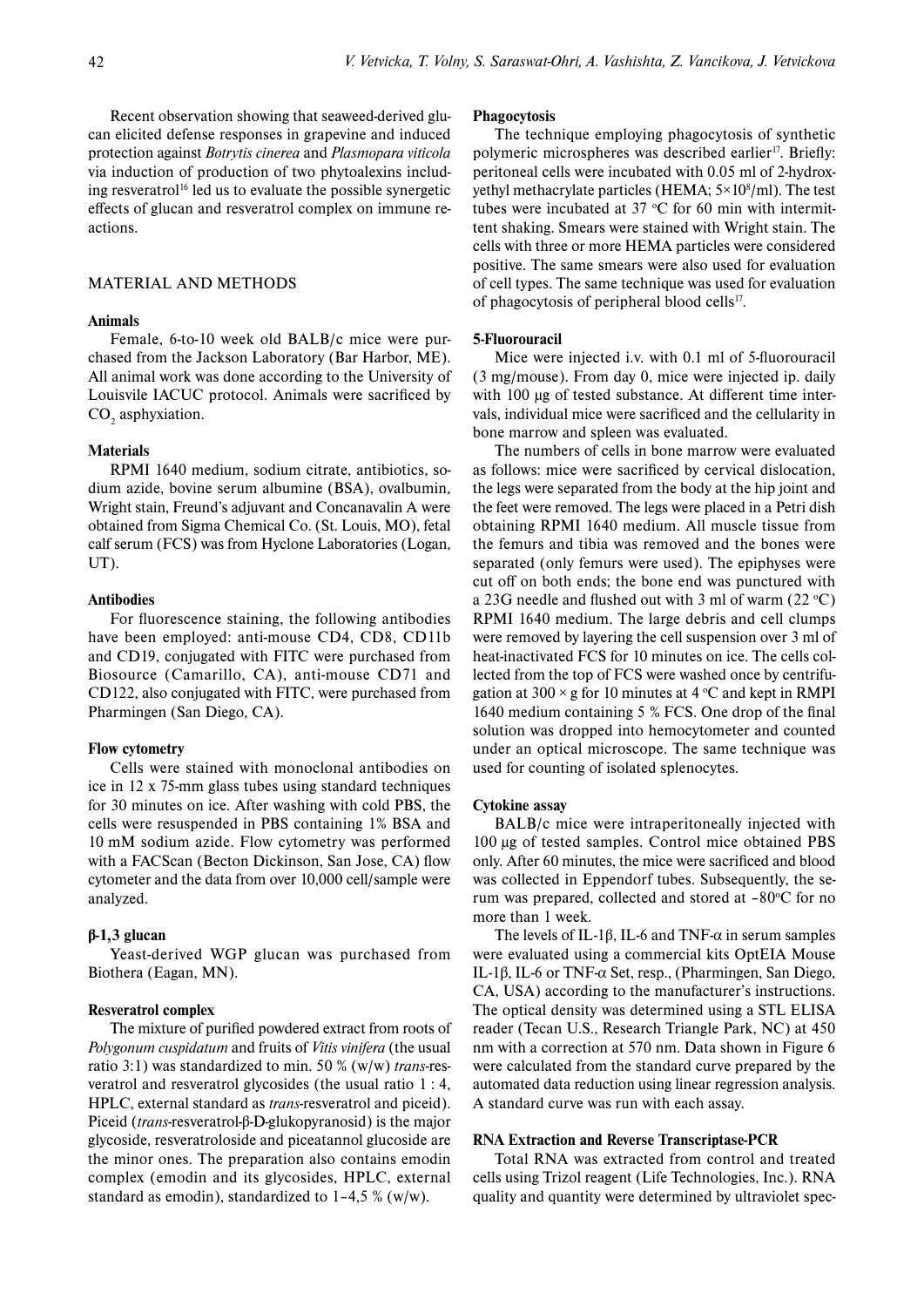trophotometry and agarose gel electrophoresis. 200ng of total RNA was reverse transcribed using SuperScript<sup>TM</sup> One-Step RT-PCR with Platinum Taq kit (Invitrogen Inc.) using gene-specific primers (Table1) with the following conditions: 30 min at 50 °C followed by 2 min at 95 °C and then 25 cycles of 30s at 95 °C, 45s at 52 °C for NF-κβ2 and β-Actin (68 °C for BCL-2, 43 °C for cdc42), 3 min at 72 °C for NF-κβ2 (45s for cdc42, BCL-2, 90s for β-Actin). PCR reaction was completed by 7min at  $72 \degree$ C. RT-PCR products were then separated on a 1.0% agarose gel, visualized under UV light and photographed. β-Actin served as internal control.

# **STATISTICS**

Student's t-test was used to statistically analyse the data.

# RESULTS

The effects of various glucans and resveratrol on macrophages are well established. However, in order to demonstrate that a new combination of immunomodulators really exhibits an immunomodulatory characteristic, an evaluation of phagocytosis is necessary. We measured the effects of glucan and/or resveratrol complex on phagocytosis of synthetic HEMA microspheres (Fig. 1). Both glucan and resveratrol complex (RC) stimulated the internalization of synthetic particles; however, the combined preparation exhibited significant synergetic effect both on monocytes and neutrophils.

We then evaluated the effects of our substances on expression of several membrane markers. Twenty-four hrs after an ip. injection, spleen cells were isolated and the surface expression of CD4 (T helper lymphocytes), CD8 (T suppressor lymphocytes), and CD19 (B lymphocytes) was evaluated. The results summarized in Fig. 2 show that the tested substances affected only CD4<sup>+</sup> lymphocytes. Again, glucan and RC showed significant synergetic effects. Conversely, the total numbers of peritoneal cells was influenced only slightly (data not shown).

We then compared the effects of a single intraperitoneal injection of the tested substances on systemic in vivo release of three cytokines, IL-1 , IL-6 and TNF-α. Peripheral blood was isolated 60 min after the injection and the serum obtained was stored at  $-80$  °C for no longer than 1 week. The dose and time interval have been established previously<sup>18</sup>. The data summarized in Fig. 3 show significant elevation in levels of all three tested cytokines after the combined injection of glucan and RC complex. RC singularly stimulated release of IL-6 and IL-1, since the glucan had no effect.

Being similar to cyclophosphamide, cancerostatic drug 5-fluorouracil is well known for significant depression of immune system. We evaluated the effects of orally-given glucan or RC on fluorouracil-induced leucopenia. The data showed that whereas glucan strongly increases the recovery of bone marrow, the resveratrol complex alone showed significant stimulation but only after 10 days of application. When combined, glucan and resveratrol had small, albeit insignificant, synergetic effects (Fig. 4). A different situation was discovered in the spleen. Even if glucan again demonstrated more activity than RC, its effects showed significantly higher restoration of spleen cellularity from day 4. Combined glucan/resveratrol complex substances showed stronger synergetic effect, which was significant from day 11 (Fig.  $5$ ).

This RT-PCR Figure (Fig. 6) shows the effect of rested glucan and/or RC complex on expression level of NF-κB2, Cdc42 and Bcl-2 in ZR-75-1 cells. A distinct upregulation in expression levels of NF-kB2 and Bcl-2 was evident in response to either glucan or RC, with slightly more effect with RC as compared to control cells. In addition, the effect of the combined sample was similar to the effect shown by RC on expression of these genes. However, upregulation of Cdc42 expression was evident only when both immnunomodulators were used in combination.

#### DISCUSSION

It is important to note that despite the fact we used a concentrated RC, the levels of emodin or piceid never reached bioactive levels (data not shown).

Various types of immunomodulators, glucans in particular, well are known to stimulate phagocytosis $19$ . Therefore, the evaluation of this basic type of immune reaction is important to determine the effectiveness of any biologically active immunomodulator. We tested the peripheral blood leukocytes for changes in phagocytosis. Using synthetic microspheres based on 2-hydroxyethyl methacrylate, we found that both tested substances caused a significant increase in phagocytosis, but the combined preparation showed significant synergetic effect both on monocytes and neutrophils. The data shown reflects the effects of a single injection of either glucan or RC. However, our preliminary experiments showed that these effects last up to 3 days after treatment (data not shown). These data were in agreement with previously published data using different types of glucan $18$ .

Observations of the effects on expression of cell surface markers present on spleen cells demonstrated that only the numbers of CD4+ lymphocytes were influenced. Again, the combined preparation of glucan and RC showed synergetic effects. Three days after application, the increased numbers returned to normal. A similar increase in the number of CD4-positive cells after glucan application has been described for lentinan<sup>20</sup> and Phycarine<sup>18</sup>.

In addition to the direct effect on various cells of the immune system, the immunostimulating action of β-glucans is caused by potentiation of a synthesis and release of several cytokines such as  $TNF\alpha$ , IFN<sub>Y</sub>, and IL-1. This cytokine-stimulating activity was found to be dependent on the triple helix conformation<sup>21</sup>. Most glucans have been shown to stimulate TNF- $\alpha$  both in vivo and in vitro<sup>22</sup>. It is hypothesized that glucans enhance leukocyte functions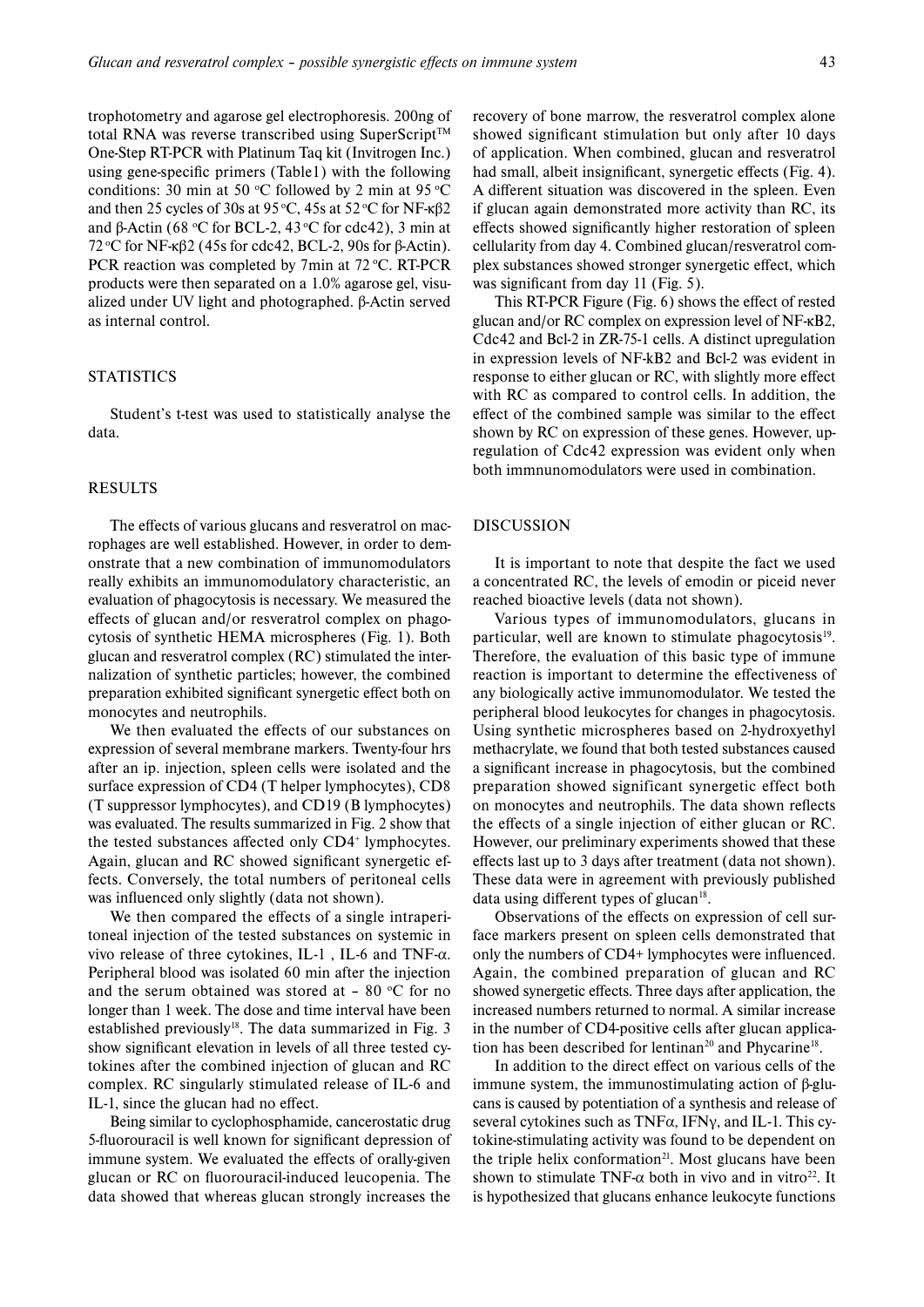

**Fig. 1.** Potentiation of phagocytosis of synthetic microspheres (HEMA particles) by i.p. injected glucans and/or resveratrol complex. Peripheral blood neutrophils with three and more HEMA particles were considered positive. Each value represents the mean  $\pm$  SD. \*represents significant differences at  $P \le 0.05$  level.



**Fig. 2.** Effect of ip. injection of 100 μg of tested substances on the expression of CD4, CD8, and CD19 markers by spleen cells. The cells from three donors/sample were examined and the results given represent the means  $\pm$  SD. \*Represents significant differences between PBS control and tested substances at  $P \ge 0.05$  level.



Fig. 3. Effect of different doses of injected samples on levels of TNF-α, IL-6 and IL-1 β in peripheral blood. For details, see Material and Methods section. Each value represents mean  $\pm$  SD. As the control values (PBS) and glucan were always zero, each value represents significant differences at  $P > 0.05$  level.



**Fig. 4.** Induced cell recovery in bone marrow after 5 flurouracil-induced leucopenia. Starting at day 0 (injection of 5-fluorouracil), mice were orally fed, on a daily basis, with samples tested in water. Subsequently, individual mice were sacrificed and the cellularity in bone marrow was evaluated. The results represent a mean of 10 mice in 3 independent experiments.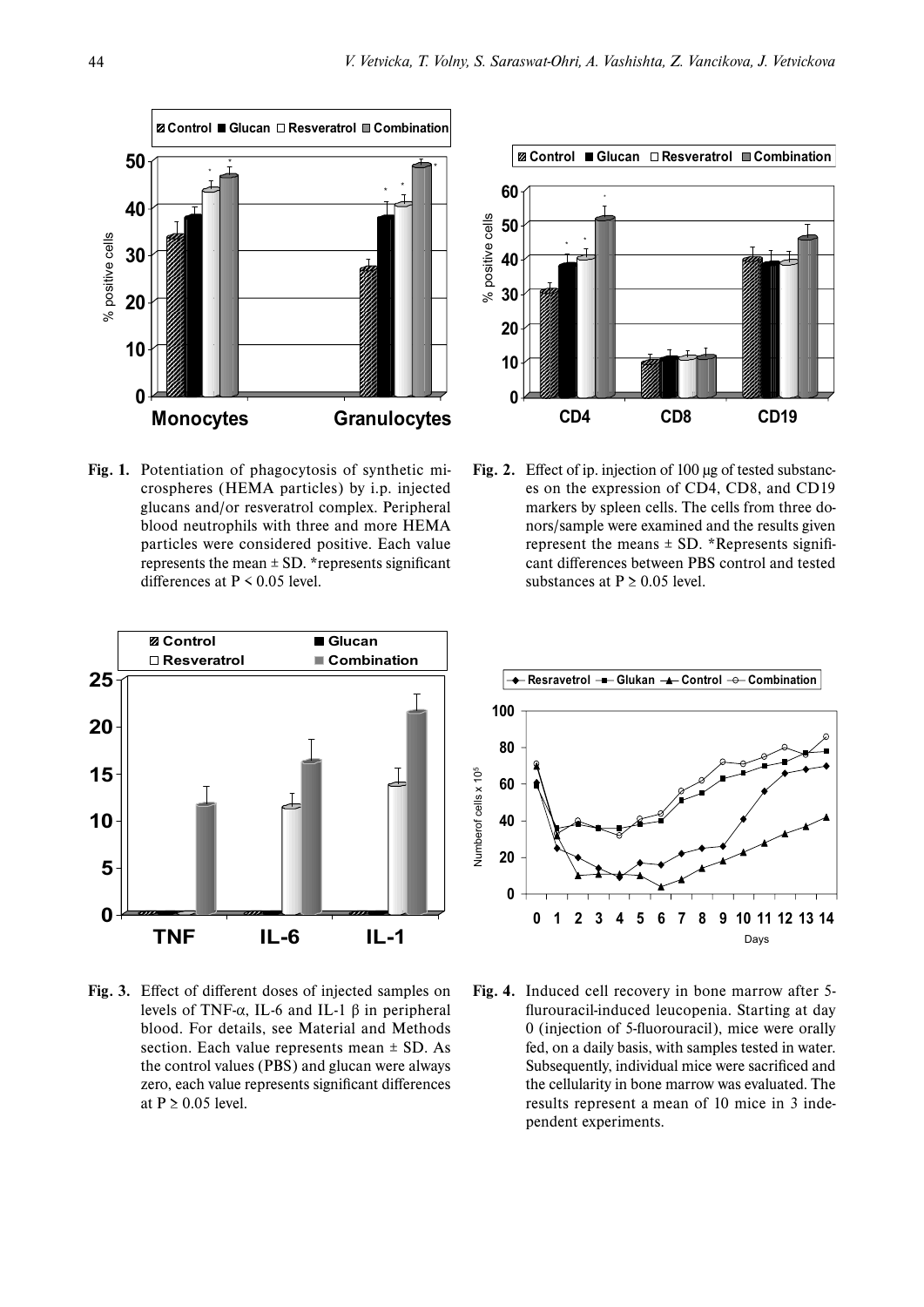

**Fig. 5.** Induced cell recovery in spleen after 5-flurouracilinduced leucopenia. Starting at day 0 (injection of 5-fluorouracil), mice were orally fed, on a daily basis, with samples tested in water. Subsequently, individual mice were sacrificed and the cellularity in spleen was evaluated. The results represent mean of 10 mice in 3 independent experiments.

through increased TNF- $\alpha$  secretion, particularly during early stages of infection. The elevated levels of TNF- $\alpha$  and IL-1 after Phycarine injection<sup>18</sup> correlated with findings of effects of lentinan in the treatment of human cancer<sup>23</sup> and stimulation caused by Paramylon.

The potential effect of resveratrol on individual cytokines is much less clear. Some studies suggest that resveratrol can inhibit some IL-2 or TNF-α mediated functions<sup>24</sup> represent only indirect proofs of the resveratrol-cytokine interaction. Therefore, the evaluation of the potential systemic effect on three model cytokines was particularly interesting. Using the previously established dose and time interval<sup>18</sup>, we observed the resveratrol complex-induced release of IL-1 and IL-6. In addition, the combined preparation of glucan and RC not only showed synergetic effects, but also stimulated release of TNF- $\alpha$ , which was not affected by RC alone.

The major side-effects of both traditional chemotherapy and/or irradiation are leucopenia and the noteworthy suppression of the immune system, which is a significant problem in most cancer patients. These negative effects both limit the dosage and frequency of treatment<sup>25</sup>. The effects of injected glucan on enhanced recovery after experimental leucopenia have been documented $26$  and similar data were found after irradiation. Recent observation showed that seaweed-derived glucan can restore the leukopedia when used both intraperitoneally or oral- $1y^{27}$ . However, nothing is known about the resveratrol. Considering the strong synergistic effects we observed in previous experiments, it was therefore important to know if RC can similarly improve the cell recovery. Using



Fig. 6. Differential expression of indicated genes in response to glucan (B), resveratrol complex (C), or combined sample (D) treatment. Control sample A was treated with PBS. Equal amount of RNA from control and treated ZR-75-1 cells was subjected to RT-PCR with gene-specific primers. As a control for equivalent loading, β-actin was expressed.

a 5-fluorouracil model with well-established destruction of immune cells, we found a strong prophylactic effect of orally-given glucan. These effects are most probably caused by CR3-mediated effects of glucan on hematopoietic progenitor cells<sup>28</sup>. In bone marrow, RC alone had only limited affects and the synergistic effects were not significant. In spleen we observed different situation. Even if glucan was again significantly more active that resveratrol, its effects showed a much higher restoration of spleen cellularity from day 4. Combined glucan/resveratrol substances showed stronger synergetic effect

Upregulation of NF-κB2 gene expression is considered significant as members of this family are important regulators of cell cycle progression, cell survival, cell adhesion/angiogenesis, invasion and inflammatory responses $2^9$ . They are also known to exert strong anti-apoptotic activity by inducing expression of several anti-apoptotic proteins like Bcl-2 family proteins and interfering with expression or activity of pro-apoptotic proteins<sup>29</sup>. Studies have shown the positive role of NF-κB family proteins in regulating the expression of adhesion molecules, matrix metalloproteinases and angiogenic factors which are known to increase the invasion and metastasis of cancer cells. Cdc42 belongs to the RHO-family proteins (a branch of the RAS family) and is implicated in the regulation of cell growth $30$ . It has been reported that levels of Cdc42 are elevated in many different human cancers, including human breast cancer31 and that they contribute to enhanced mitogenic signaling. In addition, another recent study has suggested that Cdc42 can activate NF-kb by a distinct pathway<sup>32</sup>.